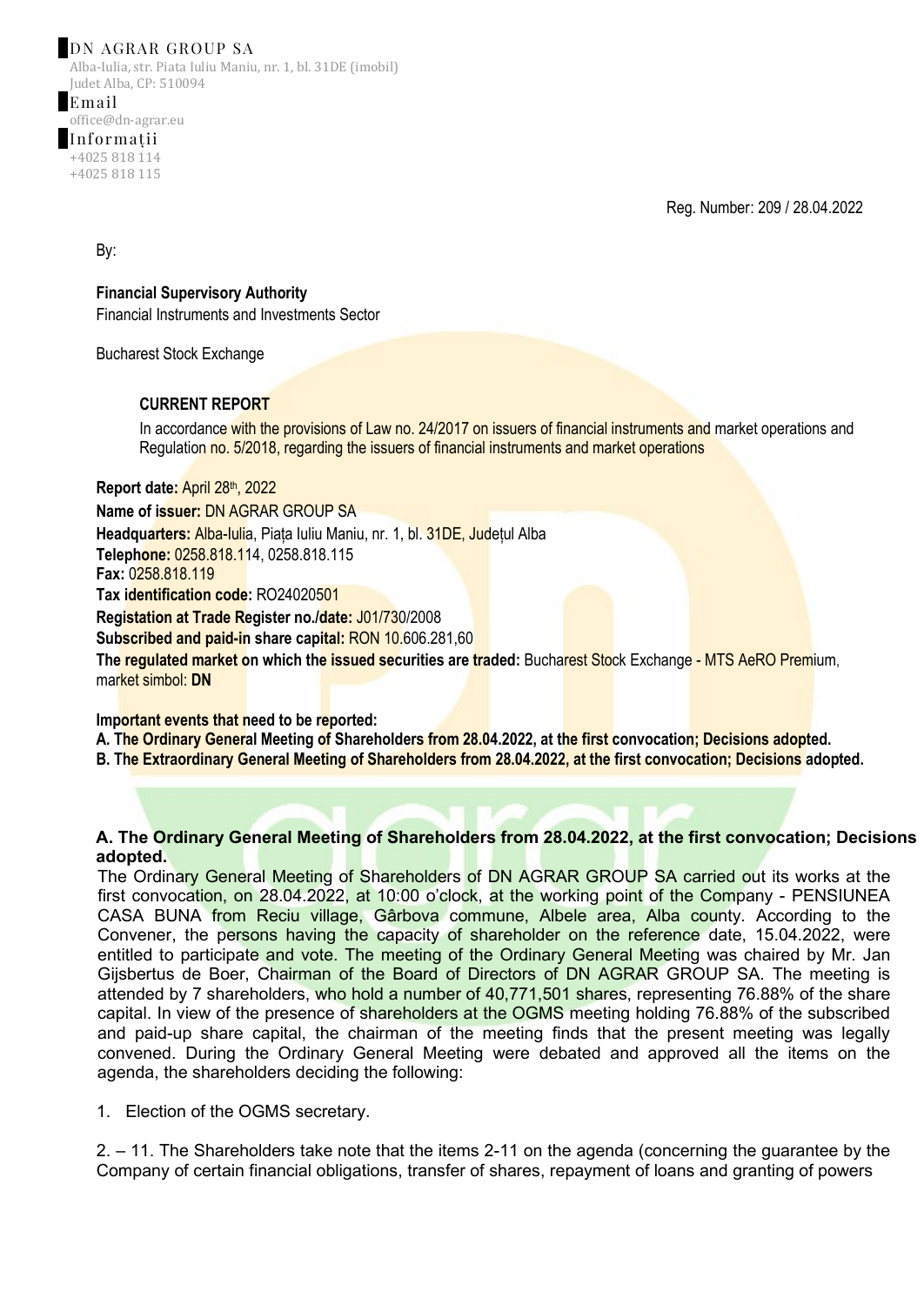Alba-Iulia, str. Piata Iuliu Maniu, nr. 1, bl. 31DE (imobil) Judet Alba, CP: 510094 Email office@dn-agrar.eu

Informații +4025 818 114 +4025 818 115

> of attorney in relation to the Bank) are the responsibility of the Extraordinary General Meeting of Shareholders and will be debated at the convocation today, at 11:00 o'clock.

> 12. Approval of the individual and consolidated financial statements of the Company for the financial year 2021, prepared on the basis of the Directors' Report and the Financial Auditor's Report for 2021.

> 13. Approval of the discharge of the members of the Board of Directors for the activity related to the financial year 2021.

14. Approval of the Company's income and expense budget for the financial year 2022.

15. Approval of the implementation of a "stock option plan" from the own shares held by the Company, to the administrators, directors and employees of the Company, by allocating a maximum of 1% of the total shares issued by the Company under the following conditions:

(a) The members of the Board of Directors have the right to participate in the "stock option plan", which represents additional remuneration according to art. 153^18 (2) of the Companies Law no. 31/1990, being assigned a maximum total number of 0.1% of the shares issued by the company.

(b) The Board of Directors shall be mandated to take all necessary measures and to fulfill all the formalities required for the approval and implementation of the "stock option plan", such as, but not limited to. (i) the determination of the criteria on the basis of which the Company directors and staff shall be granted shares, (ii) the determination of the organizational chart positions for which the "stock option plan" will be applicable; (iii) the conditions for acquiring shares; (iv) preparation and publication of information documents in accordance with the law, etc.

16. Appproval of the date of 17.05.2022 as the Registration Date for the identification of shareholders on whom the effects of the resolutions adopted by the OGMS will be reflected, and the date of 16.05.2022 as the date representing the "ex-date" of the OGMS resolution.

17.Approval for mandating the Chairman of the Board of Directors of the Company, Mr. Jan Gijsbertus de Boer, with the possibility of being substituted, to perform all procedures and formalities provided by law for the implementation of the OGMS resolutions, to submit and receive documents and sign for this purpose on behalf of the Company, in relation to the Trade Register, the Official Gazette, the Financial Supervisory Authority, the Bucharest Stock Exchange, ING BANK and any other institutions.

#### **B. The Extraordinary General Meeting of Shareholders from 28.04.2022, at the first convocation; Decisions adopted.**

The Extraordinary General Meeting of Shareholders of DN AGRAR GROUP SA carried out its works at the first convocation, on 28.04.2022, at 11:00 o'clock, at the working point of the Company - PENSIUNEA CASA BUNA from Reciu village, Gârbova commune, Albele area, Alba county. According to the Convener, the persons having the capacity of shareholder on the reference date, 15.04.2022, were entitled to participate and vote. The Extraordinary General Meeting meeting was chaired by Mr. Jan Gijsbertus de Boer, Chairman of the Board of Directors of DN AGRAR GROUP SA. The meeting is attended by 7 shareholders, who hold a number of 40,771,501 shares, representing 76.88% of the share capital. Taking into account the presence of shareholders at the OGMS meeting holding 76.88% of the subscribed and paid-up share capital, the chairman of the meeting finds that the present meeting was legally convened. During the Extraordinary General Meeting, all the items on the agenda were debated and approved, the shareholders deciding the following: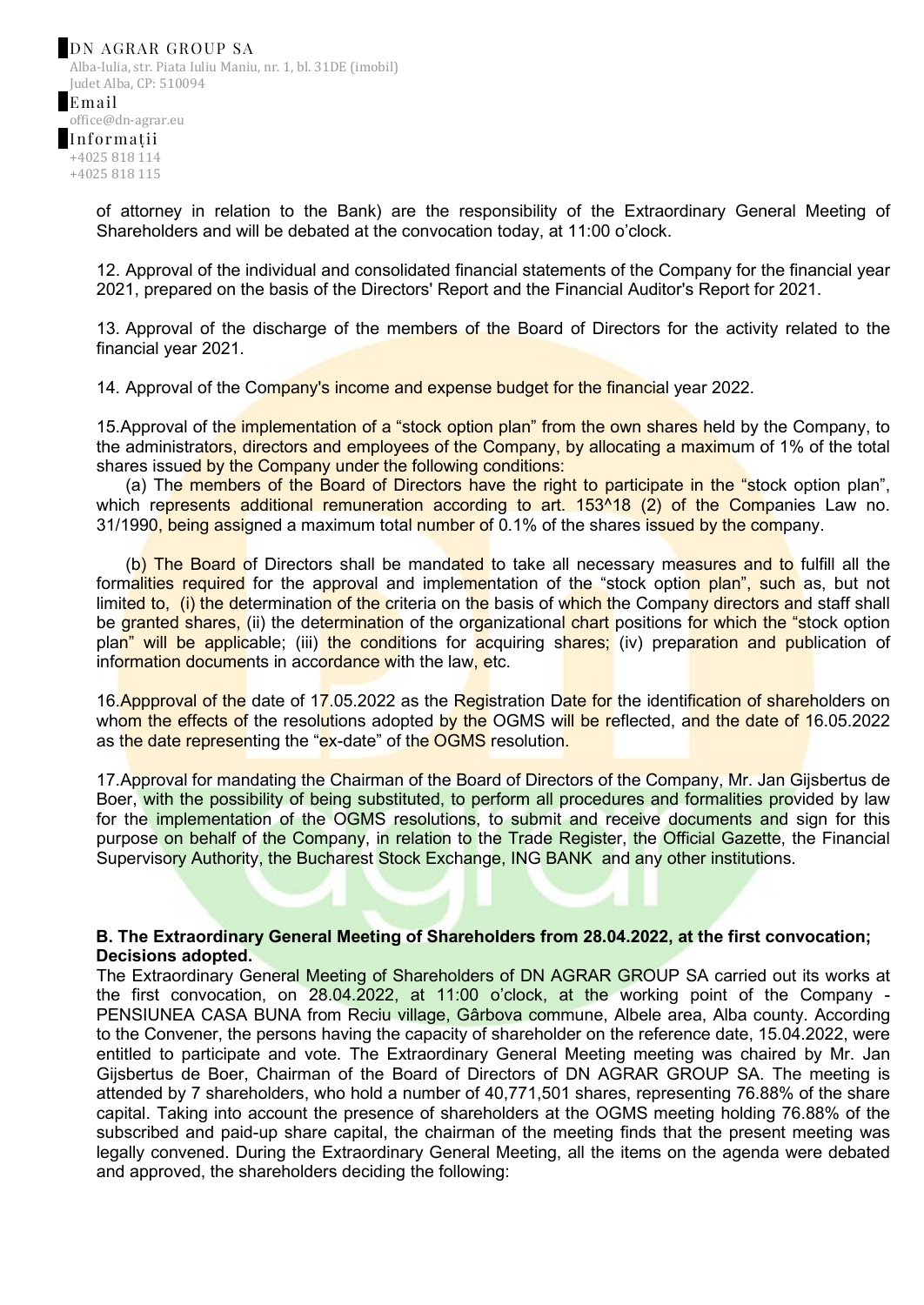#### 1. Election of the EGMS secretary.

2. Approval of the increase of the share capital with the amount of RON 21,212,563.20 (representing share premiums), from the current value of RON 10,606,281.60 to the value of RON 31,818,844.80, by issuing a number of 106,062,816 new shares, with a nominal value of 0.2 RON/ share, which will be allocated free of charge to the Company's shareholders registered in the shareholder register kept by Depozitarul Central SA on the registration date (each shareholder will receive free of charge a number of two newly issued shares for each share held on the date of registration) by incorporating the share premiums.

3. In consideration of the approval by the EGMS of item 2 above on the EGMS agenda, to set the date of:

15.07.2022 as the Registration Date for the identification of the shareholders affected by the effects of decision no. 2 above, from the EGMS agenda, in accordance with the provisions of art. 87 (1) of Law no. 24/2017;

b. 14.07.2022 as "ex-date" calculated in accordance with the provisions of art. 2 par. (2) let. (I) of Regulation no. 5/2018;

c. 18.07.2022 as the date of payment calculated in accordance with the provisions of art. 178 para. (4) of Regulation no. 5/2018.

4. Approval for mandating the Board of Directors of the Company to carry out the Share Capital Increase, as well as to prepare and sign any and all documents necessary for the Share Capital Increase, including for updating the Company's Articles of Association.

5. Approval of the guarantee by the Company, of all financial obligations (credit, interest, penalties, other costs), as personal guarantor, of the credit facilities granted by ING Bank N.V. Amsterdam -Bucharest Branch ("the Bank") according to the Credit facility agreements no. 1484 and 1484/01, concluded between DN AGRAR APOLD SRL and the Bank, Credit facility agreements no. 1484/02 and 1484/03, concluded between DN AGRAR HOLDING SRL and the Bank, respectively to the Credit facility agreements no. 16455, 16455/02 and 16455/05, concluded between LACTO AGRAR SRL and the Bank, with all subsequent amendments and completions.

6. Approval of the guarantee by the Company, of all financial obligations (credit, interest, penalties, other costs), with movable mortgage on all its accounts opened with the Bank, of the credit facilities granted by ING Bank according to the Credit facility agreements no. 1484/04 and 1484/05, concluded between DN AGRAR GROUP SA and the Bank, Credit facility agreements no. 1484 and 1484/01, concluded between DN AGRAR APOLD SRL and the Bank, Credit facility agreements no. 1484/02 and 1484/03, concluded between DN AGRAR GOLDING SRL and the Bank, respectively to the Credit facility agreements no. 16455, 16455/02 and 16455/05, concluded between LACTO AGRAR SRL and the Bank, with all subsequent amendments and completions.

7. Approval of the sale of shares transactions, according to the shares sale-purchase agreement concluded between DN AGRAR GARBOVA CV (as Seller) and DN AGRAR GROUP SA (as Buyer) dated 28.08.2021, as amended by Addendum no. 1 dated 01.11.2021, Addendum no. 2 dated 27.12.2021 and Addendum no. 3 dated 22.02.2022, amounting to EUR 6,815,000, as follows:

The Buyer will pay to the Seller the amount of EUR 3,891,365 for the 612,837 shares representing 90% of DN AGRAR APOLD S.R.L., nominal share capital amounting to RON 6,128,370;

The Buyer will pay to the Seller the amount of EUR 1,075 for the 18 shares representing 90% of DN AGRAR CALNIC S.R.L., nominal share capital in the amount of RON 180;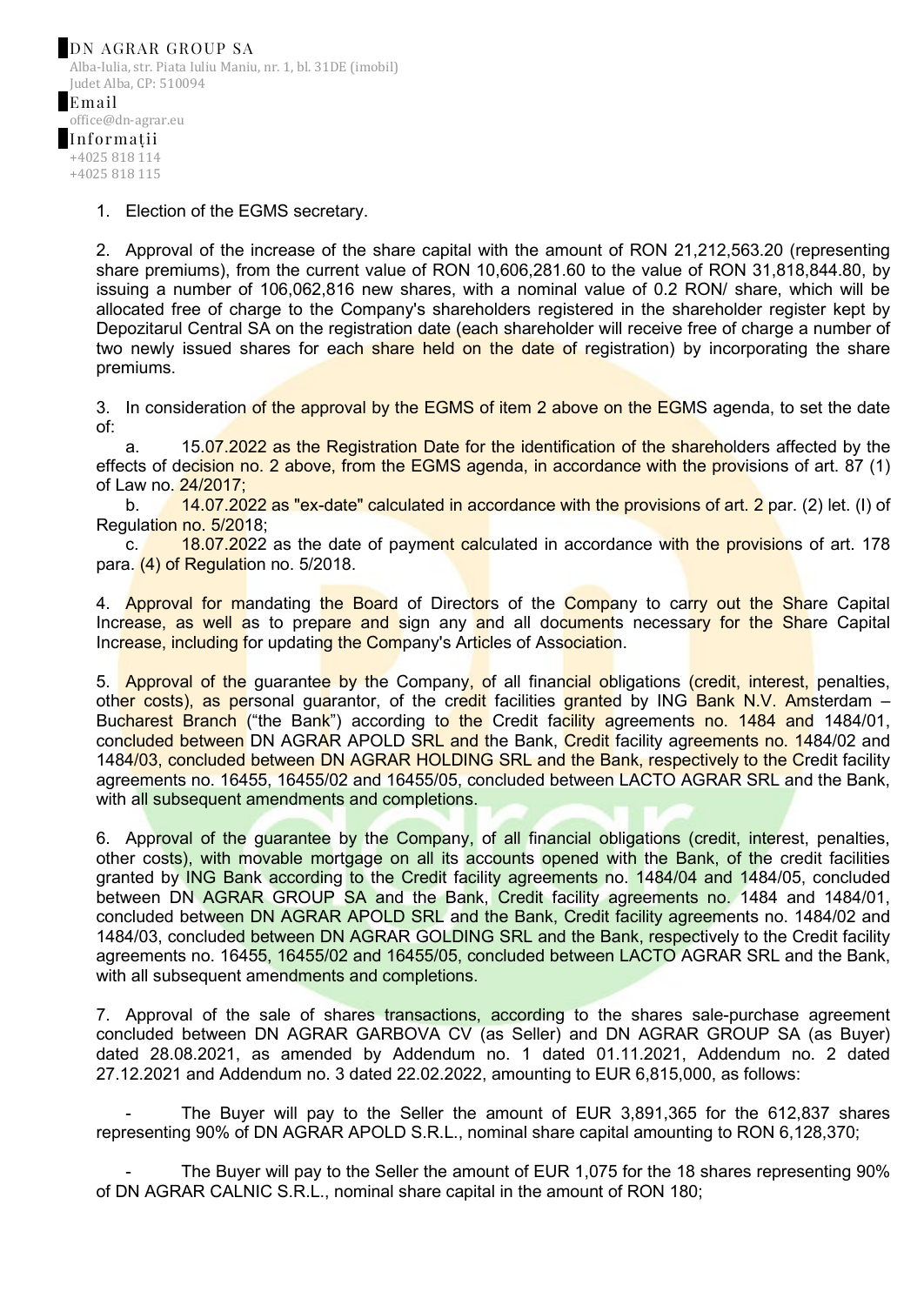## DN AGRAR GROUP SA

Alba-Iulia, str. Piata Iuliu Maniu, nr. 1, bl. 31DE (imobil) Judet Alba, CP: 510094

Email office@dn-agrar.eu Informații +4025 818 114 +4025 818 115

> The Buyer will pay to the Seller the amount of EUR  $2,921,590$  for the  $460,100$  shares representing 100% of DN AGRAR HOLDING S.R.L., nominal share capital amounting to RON 4,601,000; The Buyer will pay to the Seller the amount of EUR 970 for the 99 shares representing 99% of PRODAG GARBOVA S.R.L., nominal share capital amounting to RON 990;

> as well as, the approval of the repayment of the loans granted by DN AGRAR GARBOVA CV, as follows: to the company DN AGRAR APOLD SRL, according to the Loan Unification Agreement no. 1 dated 31.10.2021, as amended by subsequent addenda (Addendum no. 1 of 31.12.2021; Addendum no. 2 of 21.02.2022; Addendum no. 3 of 22.02.2022), whose value is EUR 2,173,473.85 (loan amount), plus the related interest until 28.02.2022, in the amount of EUR 13,947.46;

> to the company DN AGRAR HOLDING SRL, according to the Loan Unification Agreement no. 1 dated 31.10.2021, as amended by subsequent addenda (Addendum no. 1 of 31.12.2021; Addendum no. 2 of 17.02.2022; Addendum no. 3 of 22.02.2022), whose value is EUR 826,879.45 (loan amount), plus the related interest until 28.02.2022, in the amount of EUR 41,939.18.

> 8. Approval of the guarantee by the Company of all financial obligations (credit, interest, penalties, other costs) arising from the credit facility agreements no. 1484/04 and 1484/05 concluded between DN AGRAR GROUP SA and the Bank, the credit facility agreements no. 1484 and 1484/01, concluded between DN AGRAR APOLD SRL and the Bank, the credit facility agreements no. 1484/02 and 1484/03, concluded between DN AGRAR HOLDING SRL and the Bank, respectively the credit facility agreements no. 16455, 16455/02 and 16455/05 concluded between LACTO AGRAR SRL and the Bank, with all subsequent amendments and completions, with movable mortgage on a number of 612,837 shares that will be owned by DN AGRAR GROUP SA in the company DN AGRAR APOLD SRL, representing 90% of the share capital of the company DN AGRAR APOLD SRL, having a total nominal value of RON 6,128,370 (sixmilliononehundredtwentyeightthousandthree-hundredseventy RON), and on the rights and receivables/ dividends attributable to all the shares that will be acquired, under the Credit facility agreement no. 1484/05 concluded between DN AGRAR GROUP SA and the Bank.

> 9. Approval of the guarantee by the Company of all financial obligations (credit, interest, penalties, other costs) arising from the credit facility agreements no. 1484/04 and 1484/05 concluded between DN AGRAR GROUP SA and the Bank, the credit facility agreements no. 1484 and 1484/01, concluded between DN AGRAR APOLD SRL and the Bank, the credit facility agreements no. 1484/02 and 1484/03, concluded between DN AGRAR HOLDING SRL and the Bank, respectively the credit facility agreements no. 16455, 16455/02 and 16455/05 concluded between LACTO AGRAR SRL and the Bank, with all subsequent amendments and completions, with movable mortgage on a number of 460,100 shares that will be owned by DN AGRAR GROUP SA in the company DN AGRAR HOLDING SRL, representing 100% of the share capital of the company DN AGRAR HOLDING SRL, having a total nominal value of RON 4,601,000 (fourmillionsixhundredonethousand RON), and on the rights and receivables/ dividends attributable to all the shares that will be acquired, under the Credit facility agreement no. 1484/05 concluded between DN AGRAR GROUP SA and the Bank.

> 10. Approval of the guarantee by the Company of all financial obligations (credit, interest, penalties, other costs) arising from the credit facility agreements no. 1484/04 and 1484/05 concluded between DN AGRAR GROUP SA and the Bank, the credit facility agreements no. 1484 and 1484/01, concluded between DN AGRAR APOLD SRL and the Bank, the credit facility agreements no. 1484/02 and 1484/03, concluded between DN AGRAR HOLDING SRL and the Bank, respectively the credit facility agreements no. 16455, 16455/02 and 16455/05 concluded between LACTO AGRAR SRL and the Bank, with all subsequent amendments and completions, with movable mortgage on a number of 18 shares that will be owned by DN AGRAR GROUP SA in the company DN AGRAR CALNIC SRL, representing 90% of the share capital of the company DN AGRAR CALNIC SRL, having a total nominal value of RON 180 (onehundredeighty RON), and on the rights and receivables/ dividends attributable to all the shares that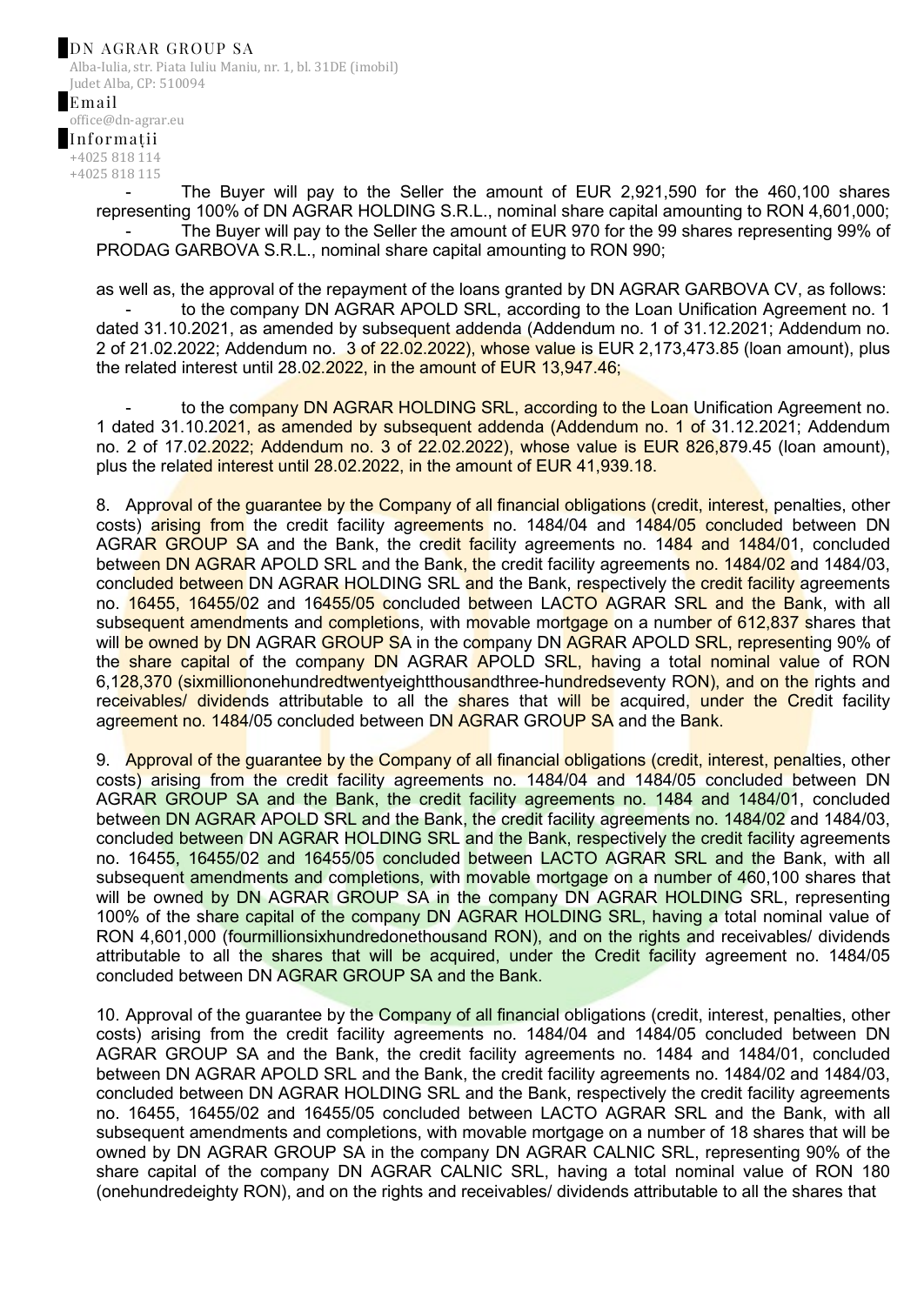will be acquired, under the Credit facility agreement no. 1484/05 concluded between DN AGRAR GROUP SA and the Bank.

11. Approval of the guarantee by the Company of all financial obligations (credit, interest, penalties, other costs) arising from the credit facility agreements no. 1484/04 and 1484/05 concluded between DN AGRAR GROUP SA and the Bank, the credit facility agreements no. 1484 and 1484/01, concluded between DN AGRAR APOLD SRL and the Bank, the credit facility agreements no. 1484/02 and 1484/03, concluded between DN AGRAR HOLDING SRL and the Bank, respectively the credit facility agreements no. 16455, 16455/02 and 16455/05 concluded between LACTO AGRAR SRL and the Bank, with all subsequent amendments and completions, with movable mortgage on a number of 99 shares that will be owned by DN AGRAR GROUP SA in the company PRODAG GARBOVA SRL, representing 99% of the share capital of the company PRODAG GARBOVA SRL, having a total nominal value of RON 990 (ninehundredninety RON), and on the rights and receivables/ dividends attributable to all the shares that will be acquired, under the Credit facility agreement no. 1484/05 concluded between DN AGRAR GROUP SA and the Bank.

12. Approval of the guarantee by the Company of all financial obligations (credit, interest, penalties, other costs) arising from the credit facility agreements no. 1484/04 and 1484/05 concluded between DN AGRAR GROUP SA and the Bank, the credit facility agreements no. 1484 and 1484/01, concluded between DN AGRAR APOLD SRL and the Bank, the credit facility agreements no. 1484/02 and 1484/03, concluded between DN AGRAR HOLDING SRL and the Bank, respectively the credit facility agreements no. 16455, 16455/02 and 16455/05 concluded between LACTO AGRAR SRL and the Bank, with all subsequent amendments and completions, with movable mortgage on all receivables held or possibly to be held by DN AGRAR GROUP SA, due by DN AGRAR GARBOVA CV (registration no. 01129709), or by any other third party as a result of the failure to conclude the shares sale-purchase agreement and/ or related to the transaction of transferring shares that has not been completed or has been cancelled for any reason.

13. Approval of the guarantee of all financial obligations (credit, interest, penalties, other costs) arising from the credit facility agreements no. 1484/04 and 1484/05 concluded between DN AGRAR GROUP SA and the Bank, with promissory notes, with the amount and maturity in blank, stipulated without protest, issued by DN AGRAR GROUP SA in favour of the Bank and endorsed by Mr. Jan Gijsbertus de Boer, having the capacity of director of DN AGRAR GROUP SA. A separate promissory note will be issued for each credit facility in force.

14. For the negotiation of the terms of the credit facility, the signing of the credit agreement, the guarantee agreements (movable/ immovable), any additional documents deriving from these agreements (e.g. addenda for reduction or extension of the credit facility), as well as any other documents, including promissory notes that the Bank will request from the Company in order to grant the loan, we empower Mr. Jan Gijsbertus de BOER, *(personal data, anonymized to the company)*, as legal representative, his signature being fully opposable to the Company.

This mandate is valid for a period of 1 (one) year from the date of granting and will be automatically renewed with successive periods of 1 (one) year each, unless express revocation of the mandate granted according to this power of attorney occurs.

In case of revocation of the mandate, the obligation to notify the Bank about its termination rests with the principal(s). The Bank will not be held liable in any way if it has not been properly informed.

15. Approval of the buy-back by the Company of its own shares, within the market where the shares are listed or by conducting public purchase bids, in accordance with the applicable legal provisions, under the following conditions: maximum 0.5% of the share capital: